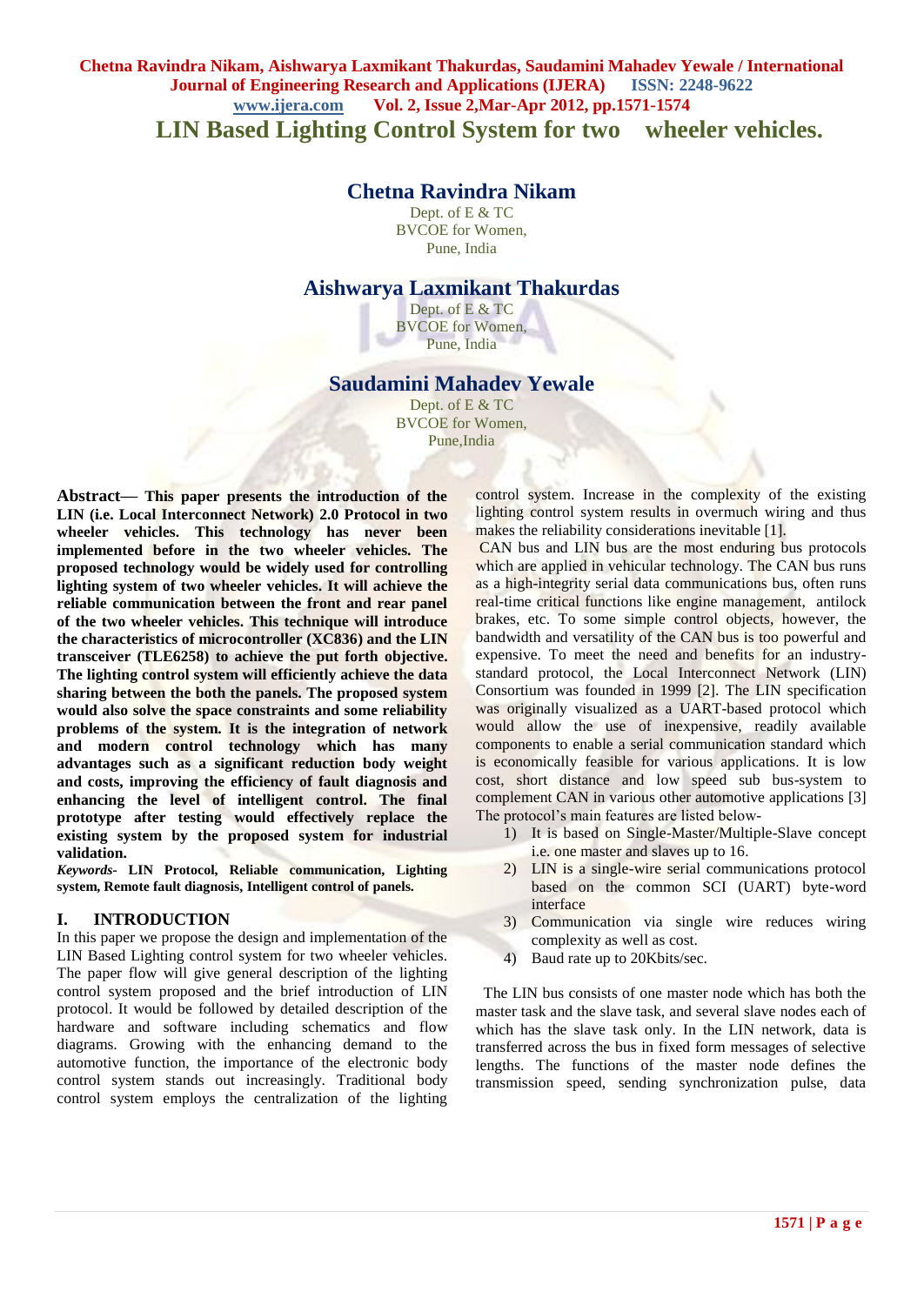#### **Chetna Ravindra Nikam, Aishwarya Laxmikant Thakurdas, Saudamini Mahadev Yewale / International Journal of Engineering Research and Applications (IJERA) ISSN: 2248-9622 www.ijera.com Vol. 2, Issue 2,Mar-Apr 2012, pp.1571-1574**

monitoring & switching slave nodes to sleep/wake up mode. The slave node will wait for synchronization pulse,



Fig 1. Comparison of various protocols.

synchronize using synchronization pulse and then identifies the message identifier. The master task is to transmit the message header which carries the synchronization and identifier information. The slave responds to this header with data frame [3].Thus the reliable communication is established.

## **II. SYSTEM DESIGN**

Our proposed system consist of two panels i.e. front and rear panel which represents the corresponding panels of the existing two wheeler vehicles. The LIN bus will establish the communication between both the panels, thus controlling the lighting system present on both the panels. Thus the data transmission between both panels will be completely based on LIN 2.0 protocol. Figure 2 shows the LIN network



Fig 2. Structure of LIN Network.

In the above figure the master node will be present on the front panel and correspondingly the slave node will be present on the rear panel.



 The hardware of master node i.e. front panel consists of MCU (Infineon XC836, 8-bit Single chip microcontroller), LIN Transceiver (TLE6258-2G), serial communication, IFX2931(Low Dropout Linear Voltage Regulator) and switching IC's such as-

- 1) BTS 5020-2EKA (Smart High-Side Power switch)
- 2) BTS 5120-2EKA (Smart High-Side Power switch, Dual channel)

The rear panel consists of microcontroller IC (Infineon XC836, 8-bit Single chip microcontroller) which acts as slave, LIN Transceiver (TLE6258-2G), IFX2931(Low Dropout Linear Voltage Regulator) and switching IC's such as-

1) BTS 5120-2EKA (Smart High-Side Power switch, Dual channel)

2) BTS 5090-2EKA (Smart High-Side Power switch) The basic block diagram of the overall system is as follows-



Fig 3 Basic block diagram of overall system



Fig 4 Front panel of the proposed system



Fig 5 Rear panel of the proposed system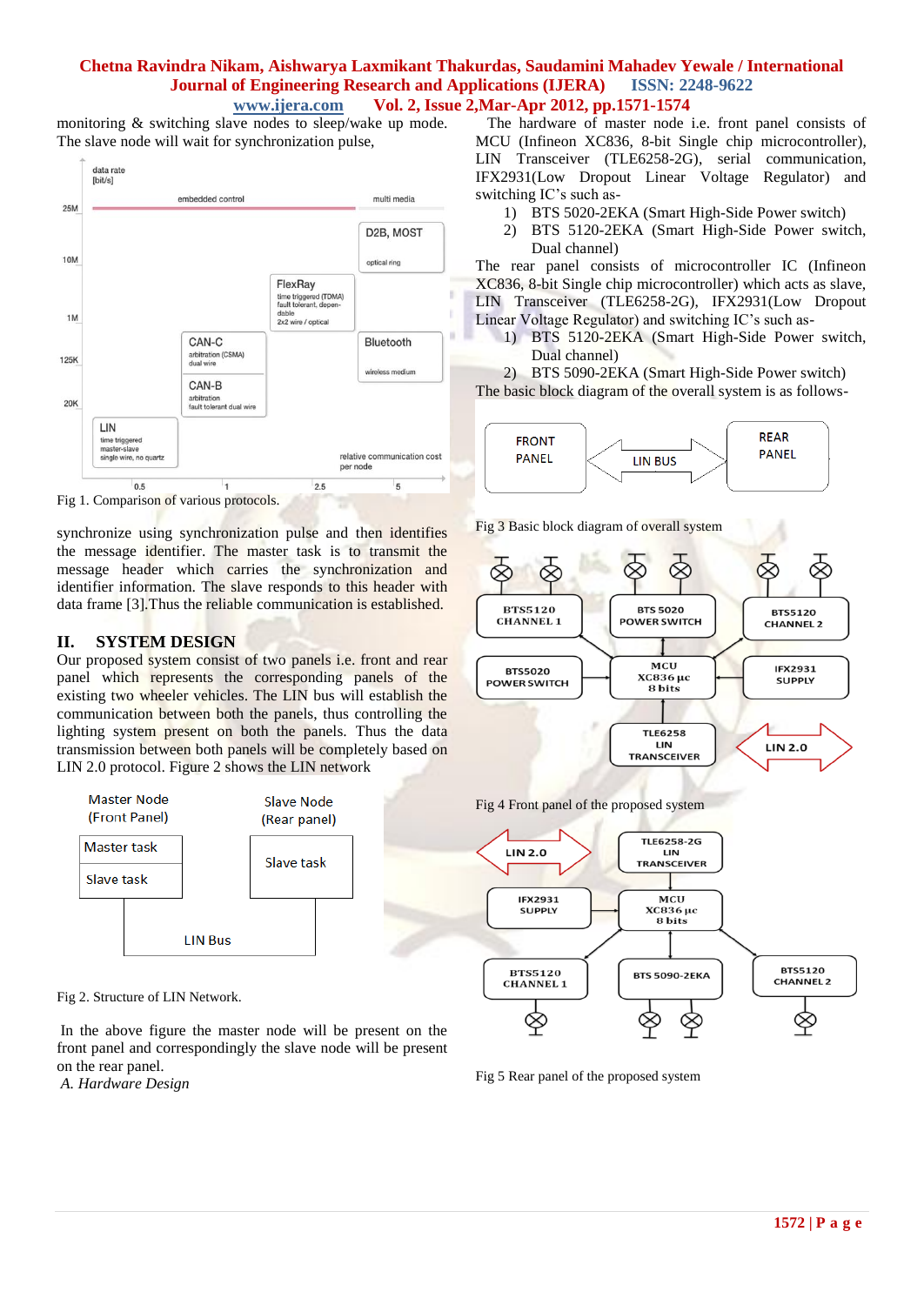#### **Chetna Ravindra Nikam, Aishwarya Laxmikant Thakurdas, Saudamini Mahadev Yewale / International Journal of Engineering Research and Applications (IJERA) ISSN: 2248-9622 www.ijera.com Vol. 2, Issue 2,Mar-Apr 2012, pp.1571-1574**

The schematics of the overall system is given below-

The schematics of the front panel is given in Fig 6 and Fig 7



Fig 6. Schematic diagram of interfacing of Master node MCU Part with LIN transceiver.



Fig7 .Schematic diagram of the Low dropout voltage regultor.

Fig 7 gives the schematic diagram of the IFX2931 present on the Front panel of the system.

The schematics of the slave node on the rear panel is given below:



Fig 8. Schematic diagram of Slave node MCU Part with LIN transceiver and voltage regulator.

Fig 8 depicts the schematic diagram of the interfacing the slave microcontroller with LIN transceiver IC and voltage regulator.

#### *B. Software Design*

The software design will allow the reliable flow of the data between both the panels. As LIN protocol is byte oriented, the data is sent one byte at a time. Thus the signal coming from the switches of the respective panels will be represented in the digital manner. The transfer of the data on the LIN bus will be in the digital form. The frame format of LIN protocol is given the Fig 9



Fig 9. Frame format of LIN protocol.

The initialization of the inner microcontroller register, the I/O port, and LIN transceiver is done firstly and then the program will run into an infinite-cycle. The status of switch which is being pressed is confirmed when the ADC output signal is equal to some desired specific value. Master node will send a frame to LIN bus via LIN transceiver when the signal within the range is detected and then it will request a frame including the error information from the slave node. The remote fault diagnosis will also be implemented in the proposed design with the help of negative feedback system [3].

The software flowchart of the overall design is as shown below-